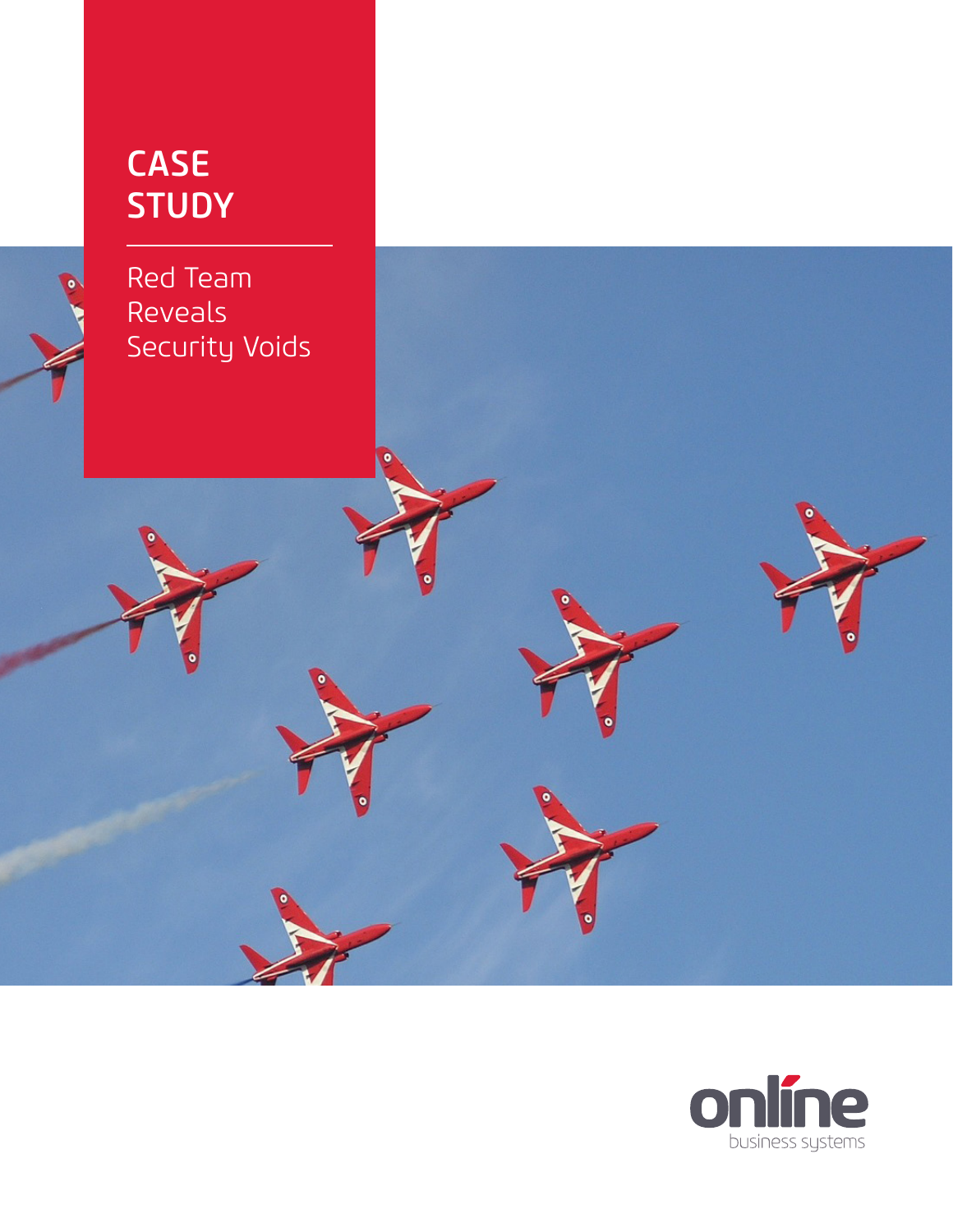#### Online was engaged by a large, international organization that had an extensive and ongoing penetration testing program to perform a red team exercise. Our client was interested in exploring how secure their networks were using real-world tactics.Their penetration testing program was primarily aimed at protecting external and internal networks and applications, and they had never been tested using the Red Team approach.

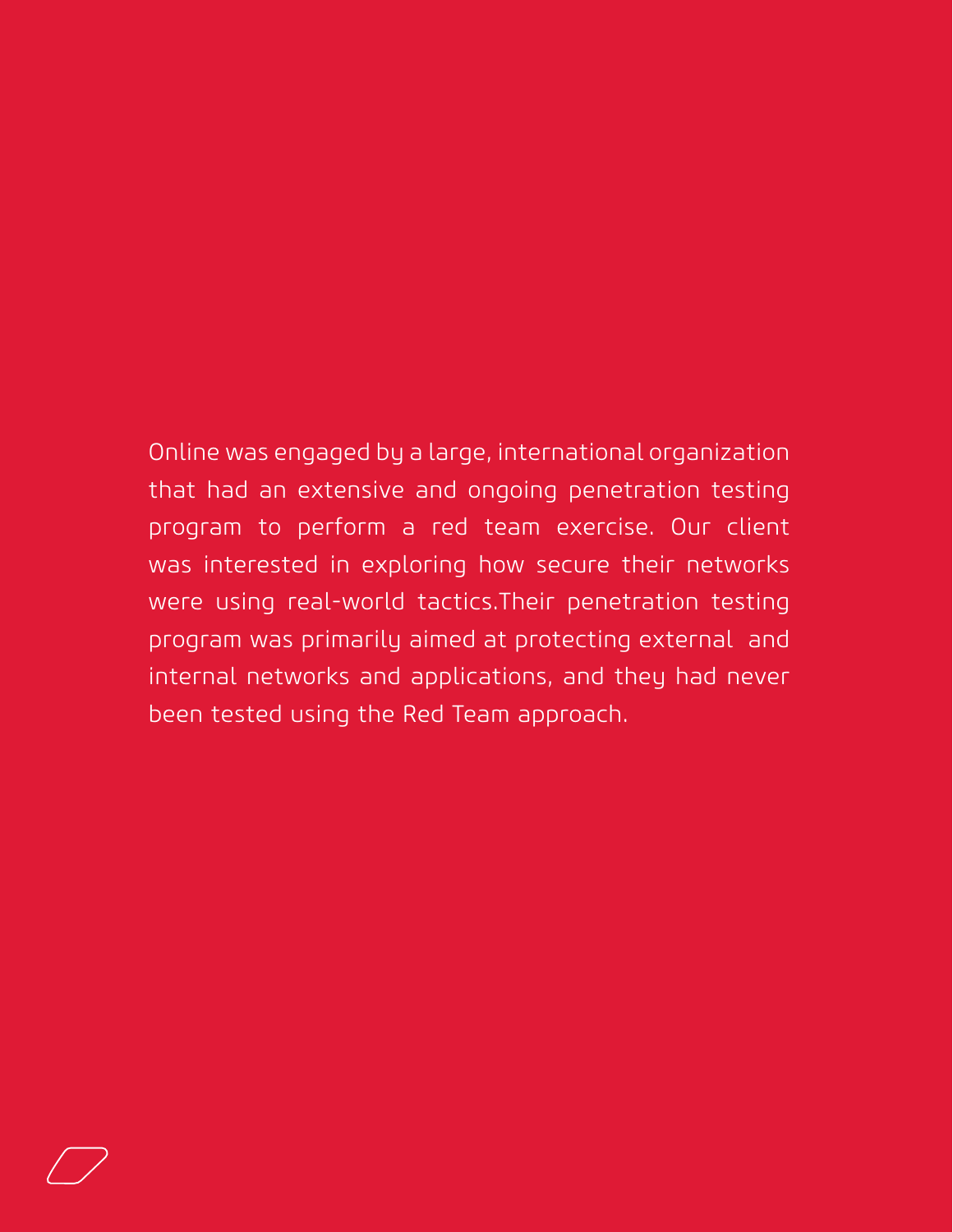

# **SECURITY** MATURITY

Our client had a mature security program in place and had implemented many cybersecurity measures to safeguard their networks and valuable assets. Along with routine penetration tests, the organization also had its staff participate in regular phishing training exercises and was promoting a strong security awareness program.

## THE CHALLENGE

While the organization's security program was robust, they also understood that their penetration testing activities were constrained by various limitations to the dates and times each test could be conducted, and additional limitations around the scope of the tests to specific networks and applications. These constraints limited the ability of the testing to identify weaknesses that may have been present.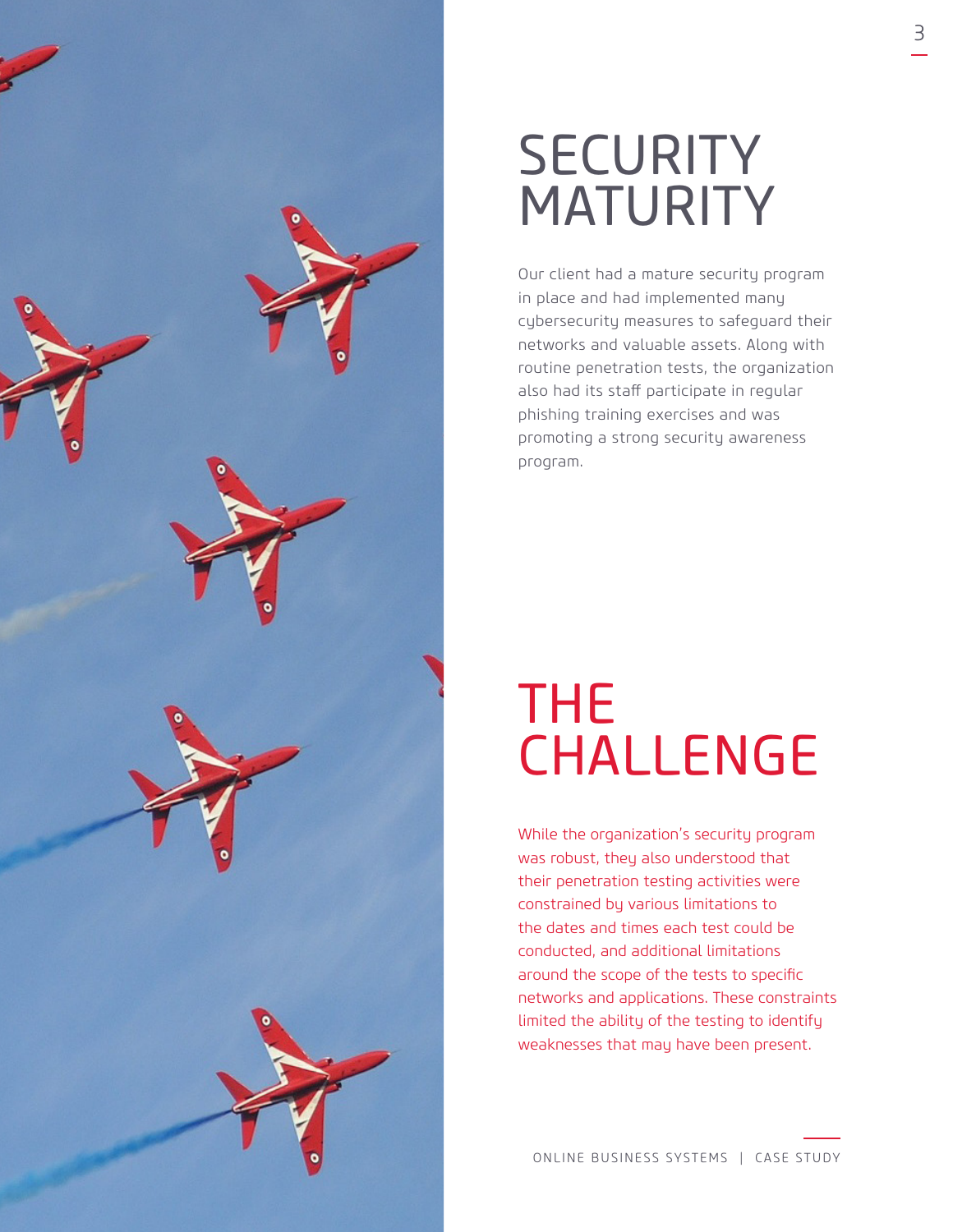# THE SOLUTION

*Prior to performing the red team testing, several tactics were considered to ensure the testing effort addressed the appropriate challenges.*

ONLINE WORKED WITH THE CLIENT TO DEVELOP A ROBUST FOUR-PHASED RED TEAM PLAN THAT INCLUDED:

- > Foot Printing & Reconnaissance
- > Network & Application Penetration Testing
- > Social Engineering & Physical Attacks
- > Reporting & Closure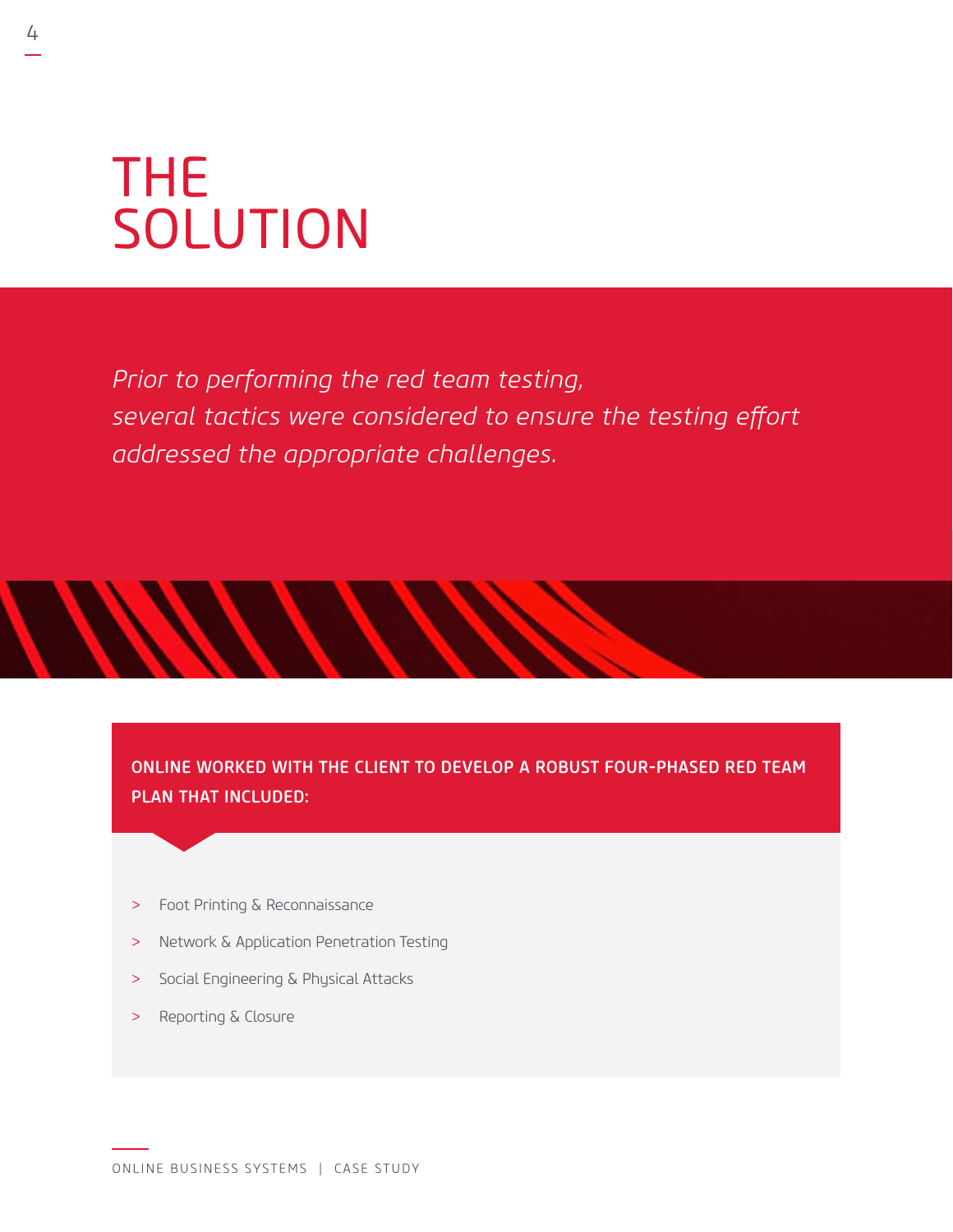#### ATTACKER BASED THINKING

ONLINE'S RED TEAM WAS PROVIDED WITH EXTENSIVE LATITUDE TO PERFORM TESTS OVER A YEAR-LONG PERIOD. THIS INCLUDED ATTACKS AGAINST ANY OF THE IN-SCOPE NETWORKS AND APPLICATIONS, SOCIAL ENGINEERING ATTACKS AND PHYSICAL SITE INTRUSIONS.

In order to be successful, only a small number of people within the organization were made aware of the Red Team attack strategy; with limited visibility, users were not put on the defensive.

The Red Team targeted the client's headquarters, which was a large facility employing a third-party, subcontracted, physical Security Team.



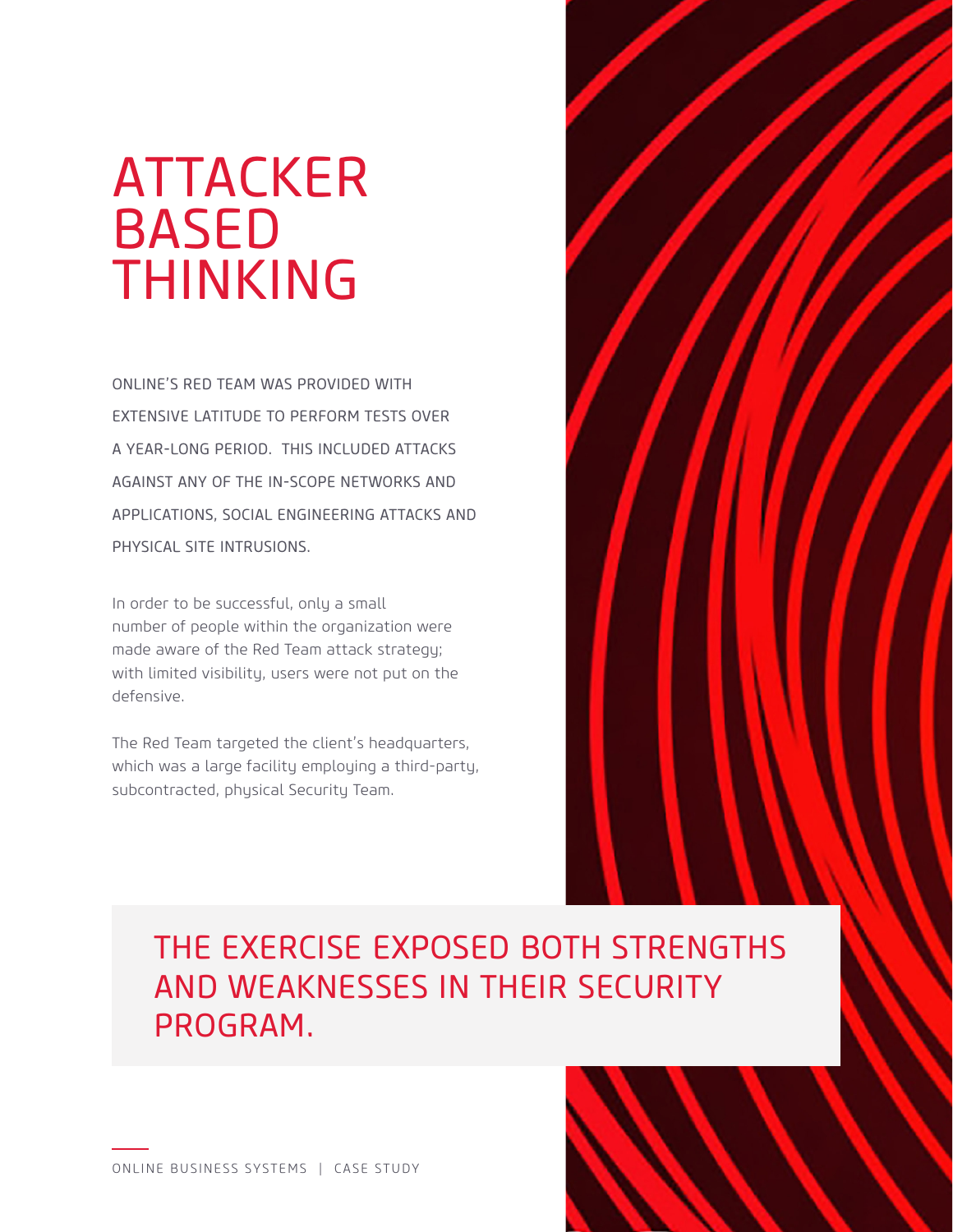## THE RESULTS

The organization learned that all of the network and application security controls that they had put in place, based on penetration testing activities, were very effective. However, while the users had been trained on phishing attacks, more training was required, as credential stealing attacks successfully exploited many of their employees.

In addition, the organization's IT Security Team confirmed that their implementation of multi-factor authentication helped mitigate much of the risk of the successful credential gathering phishing attacks. What the organization was less aware of was the weaknesses identified in their physical security.

The Red Team was able to bypass security and get into the facility using several different methods and found many opportunities to connect rogue devices to their network. The Online Red Teamers found office layouts and other incredibly useful information while inside the network.

Gaining after-hours access to the physical security office, the Red Teamers were able to then access and print their own security badges, giving them full access to most of the facility. The team determined that the organization did not properly limit external internet access from the internal network. Therefore, the devices placed on the network were able to communicate outbound and provide ongoing access to the organization's internal network.

Online's Red Team used this position on the internal network to gain full network compromise. Valuable realworld threats and vulnerabilities were exposed through this process.

Online's final report provided recommendations to remediate identified vulnerabilities and allowed the organization to gain valuable insight to improve their security so that they can build stronger defense strategies and reduce the number of hidden-in-plain site weaknesses.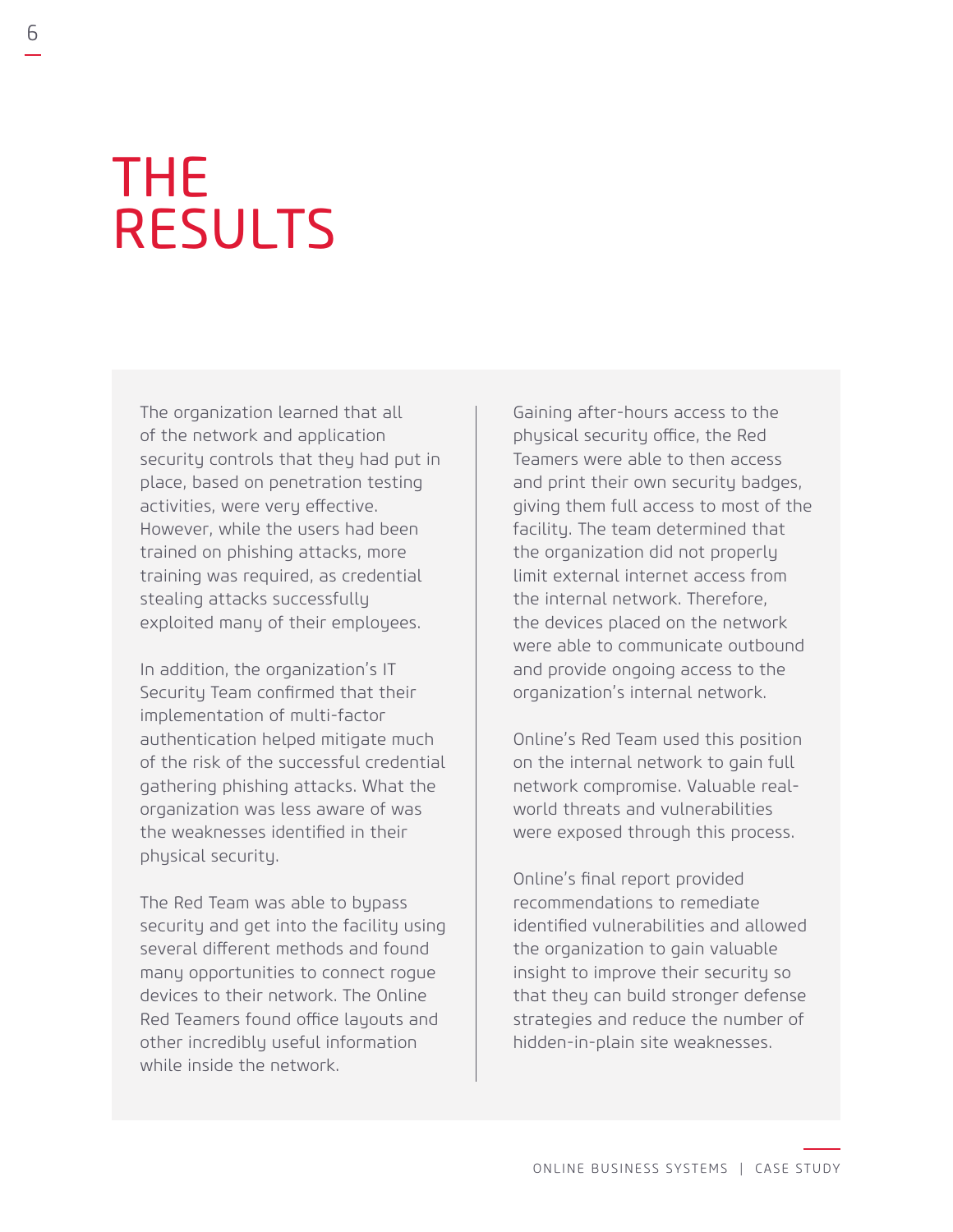*While no networks were harmed during this planned attack, this engagement proved to be very informative to the client's internal IT Security Team, as well as the Executive Team.*

### **NEXT STEPS**

To learn more about how Online Business Systems can help your business, visit **obsglobal.com**

#### Results, Guaranteed.